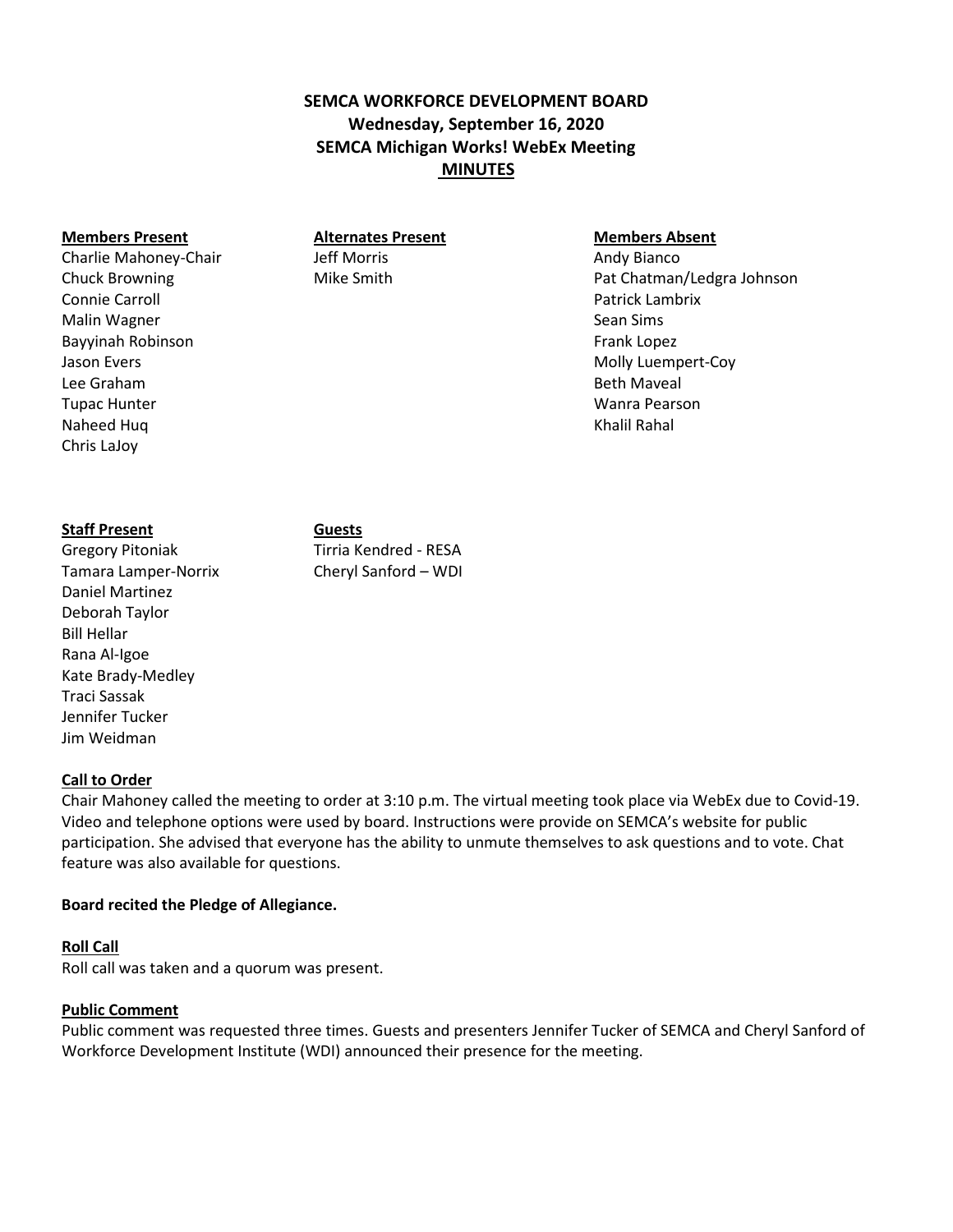## **Approval of Agenda**

**MOVED by Evers to approve the Agenda of September 16, 2020 as presented, supported by Wagner. All voting aye, motion carried.**

### **Approval of Minutes**

## **MOVED by Wagner to approve the Minutes of July 15, 2020 as presented, supported by Smith. All voting aye, motion carried.**

#### **Board Officers Election**

The nomination process to elect Board Officers started at the July Board meeting through July 31. A nomination for each of the current officers were the only ones received by the deadline. Election Runner was selected as the tool for the secure election process. Most voted using Election Runner but Pitoniak did ask if there were any further votes from members unable to vote electronically. Mike Smith, Alternate for Jerry Hesson, noted that he had the authority to cast a vote for each of the current board officers. Pitoniak announced that Charlie Mahoney, Chair, Malin Wagner, Vice Chair and Connie Carroll, Secretary each received 100% of the votes. Mahoney thanked the board for their votes and Wagner and Carroll for agreeing to stay on in their roles for the upcoming year. Pitoniak thanked them for their leadership. Pitoniak asked for feedback regarding Election Runner. No trouble was reported. Hesson was provided with a paper ballot that was hand-delivered to his home because he does not have internet access.

## **MOTION by Hunter to approve the WDB Officer Election Results for 2020-2021, supported by Evers. All voting aye, motion carried.**

#### **CEAC Recommendation**

#### New Region 29 CTE Programs

Evers provided a brief overview of the new Region 29 that serves all high schools in out-Wayne County. Region 30 covers Monroe County. Evers reviewed the new CTE programs for Region 29 that have been reviewed and are being recommended for approval by SEMCA's Career and Educational Advisory Council (CEAC). The programs are aligned with both the Perkins Comprehensive Local Needs Assessment and the WIOA Plans. They are in the areas of Construction, Therapeutic Services, CyberSecurity, HVAC, Machine Tooling and General Education. The Cosmetology program was not approved as it did not meet labor market needs. Evers is seeking board approval of these new programs to submit to the state for approval. Pitoniak noted that Region 30, Monroe County, did not submit new programs for submission this year. Huq inquired if General Education was to train teachers. Evers noted it is a program to teach students to become teachers.

### **MOTION by Evers to approve the Career & Education Advisory Council's recommendation of the Perkins Region 29 Proposed CTE New Programs as presented, supported by Huq. All voting aye, motion carried.**

Evers thanked the board. They have some dynamite programs this year especially in the area of healthcare, great teachers and high engagement with school districts. Mahoney asked if these programs will be virtual. Evers noted in light of the pandemic, these programs are scheduled to begin virtually but most of the districts have plans for a face-to-face return, however the date of return is to be determined. Mahoney also confirmed that the split of regions for Monroe and Wayne counties is for Perkins CTE only. Both counties still report to the SEMCA CEAC and WDB.

#### 2019-2020 CEAC Metrics Final Report

Pitoniak provided a brief review of the 2019-2020 Final CEAC Performance Metrics Report. There are areas that fall short due to the pandemic. MiCareer Quest will fall off the chart because it has been cancelled for this year, and Manufacturing Day will change to a virtual format this year. Jobs for Michigan Graduates excelled even during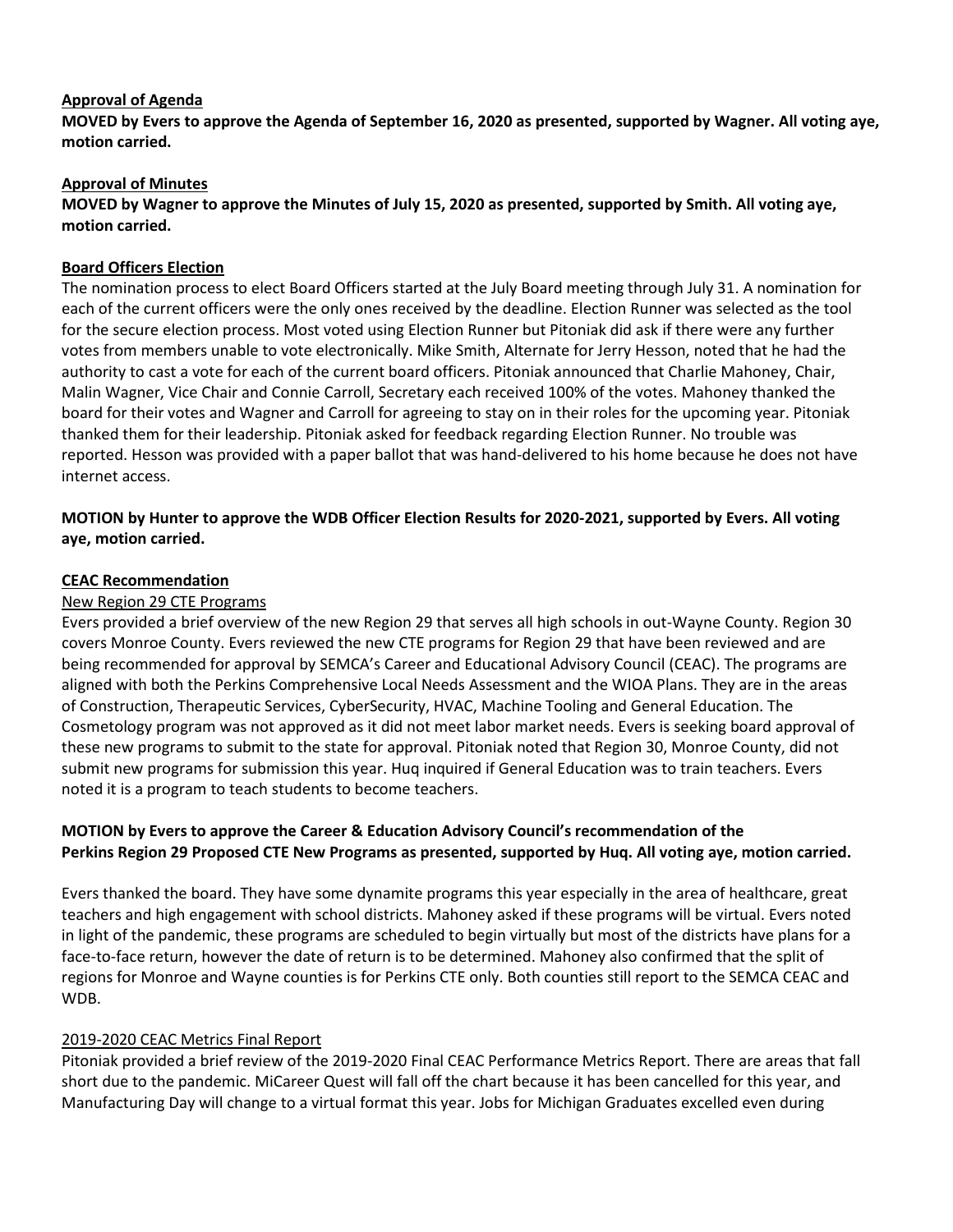these times. Graham inquired if the MiCareer Quest is cancelled totally. Pitoniak noted that it was too big of a project to go virtual so quickly. The plan is to move forward for 2021. Huq asked for clarification that the number across the rows are cumulative for each quarter and Hellar confirmed. Mahoney asked if the numbers are negatively impacted due to the pandemic. Graham noted that National Apprenticeship Week has been scheduled for November 9<sup>th</sup> and will be conducted virtually.

Tamara asked Hellar to take over hosting because the speakers went out in the SEMCA boardroom and she could no longer hear the meeting and moved to her laptop.

## **MOTION by Wagner to approve the Career & Educational Advisory Council's recommendation of the CEAC Performance Metrics Final Report as presented, supported by Smith. All voting aye, motion carried.**

### 2020-2021 CEAC Metrics

Hellar reviewed the new performance measures for 2020-2021 and the changes made from last year. New Apprenticeships and Programs have been reduced due to changes to funding available to develop new programs and apprenticeships. Energy Week has been changed to Careers in Energy Week. National Registered Apprenticeship Week's goal has been combined for both Monroe and Wayne counties. Graham asked if we could add Michigan Construction Career Day in the future and Pitoniak affirmatively noted it.

## **MOTION by Evers to approve the Career & Educational Advisory Council's recommendation of the new CEAC Performance Metrics for July 1, 2020 through June 30, 2020 as presented, supported by Wagner. All voting aye, motion carried.**

### **Presentation on Workforce Development Institute (WDI) Drive-Thru Registration/Application/Training Events for Employers**

Cheryl Sanford, CEO for WDI, a SEMCA contractor for its Highland Park American Job Center, presented on their current creative ways of working with employers and job seekers during this pandemic with drive-in events in their parking lot or the employer parking lots. Services include job fairs, resume drop off and application and testing events. MAGNA was the first event and they provided the PPE necessary for the applicants and staff. Mask usage and social distancing is observed and applicants remain in their vehicles. The information is sent to jobseekers in advance so they know what to bring to these events. YouTube is used to disseminate information while they are in their vehicles. All items are sanitized. Other employer events included Yanfeng, Valeo, FCA and The Piston Group. They are providing resources and information to their sister Michigan Works Agencies and they continue to receive requests for these services from employers. Greg has received a letter from MAGNA sharing their appreciation. Mahoney asked that this information be disseminated to NAWB so they can share it nationwide with their members. She will provide their contact information.

#### **Presentation on Business Resource Network Connections/Video**

Martinez provided a brief summary of the Business Resource Network program and the role of the success coach for our new board members. Jennifer Tucker provided a brief summary of their outreach to businesses with the use of a microsite on the web (www.CONNECTIONSbrn.org), which she reviewed with the board, and shared a video that is used as an employer recruitment tool. Members noted the video's powerful message. Carroll asked Martinez to contact her regarding a possible connection in Monroe. Huq noted that she attended the BRN Session at the Michigan Works Conference and was impressed with the collaboration of the Michigan Works Agencies throughout the state.

#### **Federal/State Updates**

Pitoniak noted that the Michigan Works Association 3-day conference just ended today at 2pm. SEMCA's BRN and RAIN programs were featured. Board member Lee Graham was on discussion panel as well as a representative of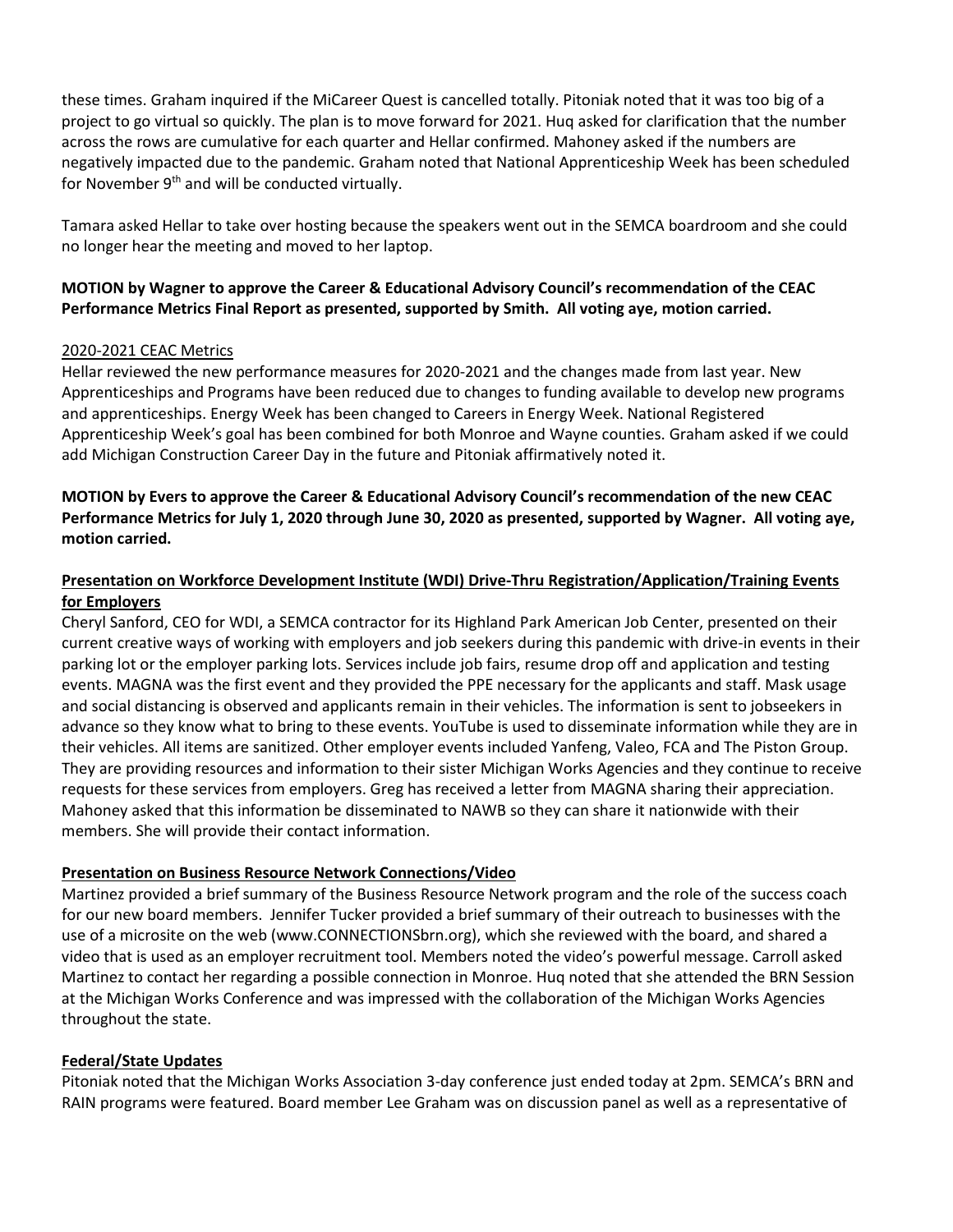our Livonia AJC. Our award winners were honored today, Charlie Mahoney – Volunteer of the Year, Iman Shami – Shining Star and International Building Products – Employer of the Year. The conference was virtual and overall it went very well and was well attended.

The SEMCA 2019 Annual Report was emailed to the board on August 6, 2020. Printed copies are available if you have anyone that you would like to receive it. Please provide Tamara with the contact information.

State budget revenue is now estimated to be \$105 million more than it was at this time last year. Michigan's economic rebound is doing well compared to other states. State leadership has agreed on budget targets and are expected to have budget approval in the next ten days. Impact on our programs: JMG should receive approval for full funding; PATH may have cuts statewide in the context that caseloads are lower; and GPTF, which was not funded this year, is expected to receive funding for the program but at a reduced level. MiReconnect, which has never been funded, may be funded for the first time. Futures for Frontliners is funded under the Covid Cares ACT and was able to begin right away. This program is targeted for those frontline workers that do not have a postsecondary credential or degree and will pay for a community college education. It also has a provision for those that did not complete high school to get their diploma and receive post-secondary education options.

On the federal budget it is expected that there will be a continuing resolution which maintains our current federal funding for our system. However, there has been a want and need for additional funding in the next Covid relief package if there is one. Pitoniak has had Zoom calls with Congresswomen Tlaib, Dingell and Lawrence as well as Senator Peters that have gone well. SEMCA is fortunate to have legislative support in Washington DC.

SEMCA has been serving customers virtually by phone or online or if necessary by appointment in the service centers with all of the safety protocols. We will continue this modality of business until October 31, which is in alignment with the state's plan. Mahoney thanks the organization for their continued work.

#### **COVID-19 Impact Statistics**

Hellar provided a brief summary of the impact statistics covered on several charts. There is a drop-off for April through June, but programs start picking up in June and July. Call volume of course increased with unemployment. SEMCA continued to contact its customers and provide services to our employers. Report is on file.

#### **UIA**

Hellar provided a brief summary of the statistics pertaining to the UIA project calls and contacts. March through May you can see the increase of calls and in June peaked at its highest. We are starting to trend back down as the UIA project is coming to a close. SEMCA has received over 100,000 calls and contacts throughout the program. Hellar provided a brief summary of the three phases the Michigan Works agencies assisted in to reduce the volume of calls for UIA. Over 400,000 issues have been resolved statewide and some of those customers were waiting weeks for someone to call them back from UIA. We are now just working on our current local call list that has approximately 4,000 on the list. We are currently receiving around 73 new calls a day.

#### **Council on Accreditation**

Brady-Medley wanted to thank Bill for the amazing work he has done on the UIA project. She gave a brief update on the COA reaccreditation process. The team has completed the Self-Study, and are working currently on the On-Site evidence to prove we are following our policies and procedures we submitted in the self-study. We are also working on the schedule for the virtual on-site visit scheduled for October 12-13, 2020. Tamara will provide the date and time shortly to those that are participating. A pre-visit meeting will be scheduled virtually to give those participating a chance to ask questions about the interview process. There were no questions on this report and Mahoney thanked the COA team for their hard work.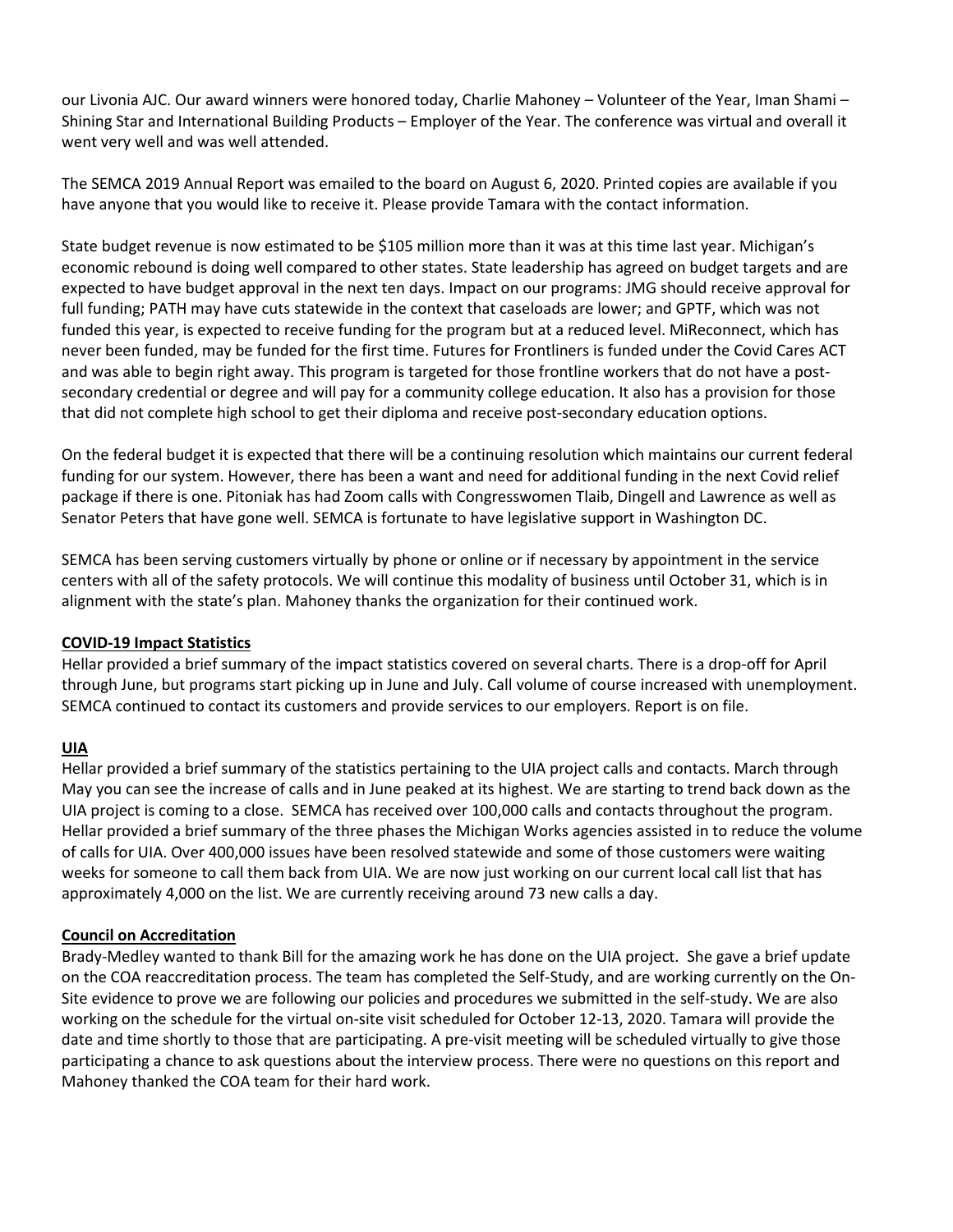## **Program Updates**

## Program Statistical Summary

Pitoniak noted this is our Standard Report and offered to go over the information or answer specific questions. No questions were asked.

### WIOA, ES, TAA, OJT, IWT, Talent Fund, Apprenticeship-Work-Based Learning

Al-Igoe referred the board to her program report. No public comment was received on the WIOA Local and Regional Plans and they have been filed with the state. Dislocated Worker Recovery Grant will provide additional funds to support those in need because of Covid. Virtual job fairs have been held in June and August. Another is scheduled September 30 and there are slots available for employers for this event. FCA project is going well. They were a part of our recent virtual job fairs. Pitoniak noted the radio ads and billboards the board may have heard or seen lately are funded by a recent grant SEMCA received for this project. TAA certification was received for US Steel and we continue to work with their employees. There is a new final rule that goes into effect next week and staff and contractors are participating in a TAA training with the USDOL. We have a rapid response meeting tomorrow with an employer at the Airport that will be laying off 400 employees. Pitoniak noted breaking news the state has issued a draft policy authorizing reimbursement for the UIA project. SEMCA is receiving \$800,000 if we can document expenses for that amount, and SEMCA had the highest caseload in the state. No questions were asked of Al-Igoe.

### **WIOA Youth, Foster Youth, JMG, WCCAN, Manufacturing Day, MiCareer Quest**

Taylor referred the board to her program updates in the packet. She noted that Manufacturing Day has been moved completely to a virtual platform. It will begin on September 28 through October 2. The team has created a week of virtual tours with manufactures and post-secondary institutions. She thanked Wagner and Evers for their support on this project. She also thanked Tupac Hunter and Verizon Wireless for their grant, and they will be a featured employer for this event. If you know of any employers that may be interested there is a hard cut-off this Friday the 18<sup>th</sup>. A pilot for the Summer Young Professionals was launched this summer and has been extended for a second cohort. This was a five week virtual orientation and training session before doing a condensed work experience with an area employer. Trainings included financial literacy, resume preparation, interviewing skills, entrepreneurship and planning. See her program update for further details. Lastly, JMG has an event scheduled for September 30 entitled Coffee with a Purpose "Striving for Racial Equality: Youth Perspectives, Concerns, and Calls to Action, Part II". No questions were asked.

#### **PATH, FAE&T, Adult Ed, BRN and RAIN**

Martinez referred the board to his program report in the packet. He clarified some of the numbers that were reported as low in Hellar's previous report. He discussed the causes of the lower numbers for customer engagements with their coaches versus new customers in PATH. Across the state people losing their jobs opted to sign up for PATH when they could not obtain their unemployment. However, in the interim before engagement with the coaches, they were able to correct their UIA issues or find employment. Our coaches continued to work with customers that were essential workers in the PATH program but did not work with new customers. The transition from ETDI to SERCO in Highland Park is underway. Martinez thanked Hellar for his assistance with the technical aspect of the transition. That change takes place October 1, 2020. The mobile application for PATH customers is close to being completed. We are hoping for a start date in October. FAE&T in the past was a mandatory program. It is now voluntary as it was a couple of years ago. We will adjust as needed. No questions were asked.

#### **WIN**

WIN is working on a Strengthening Community Colleges collaborative grant application with the USDOL for \$5 Million.